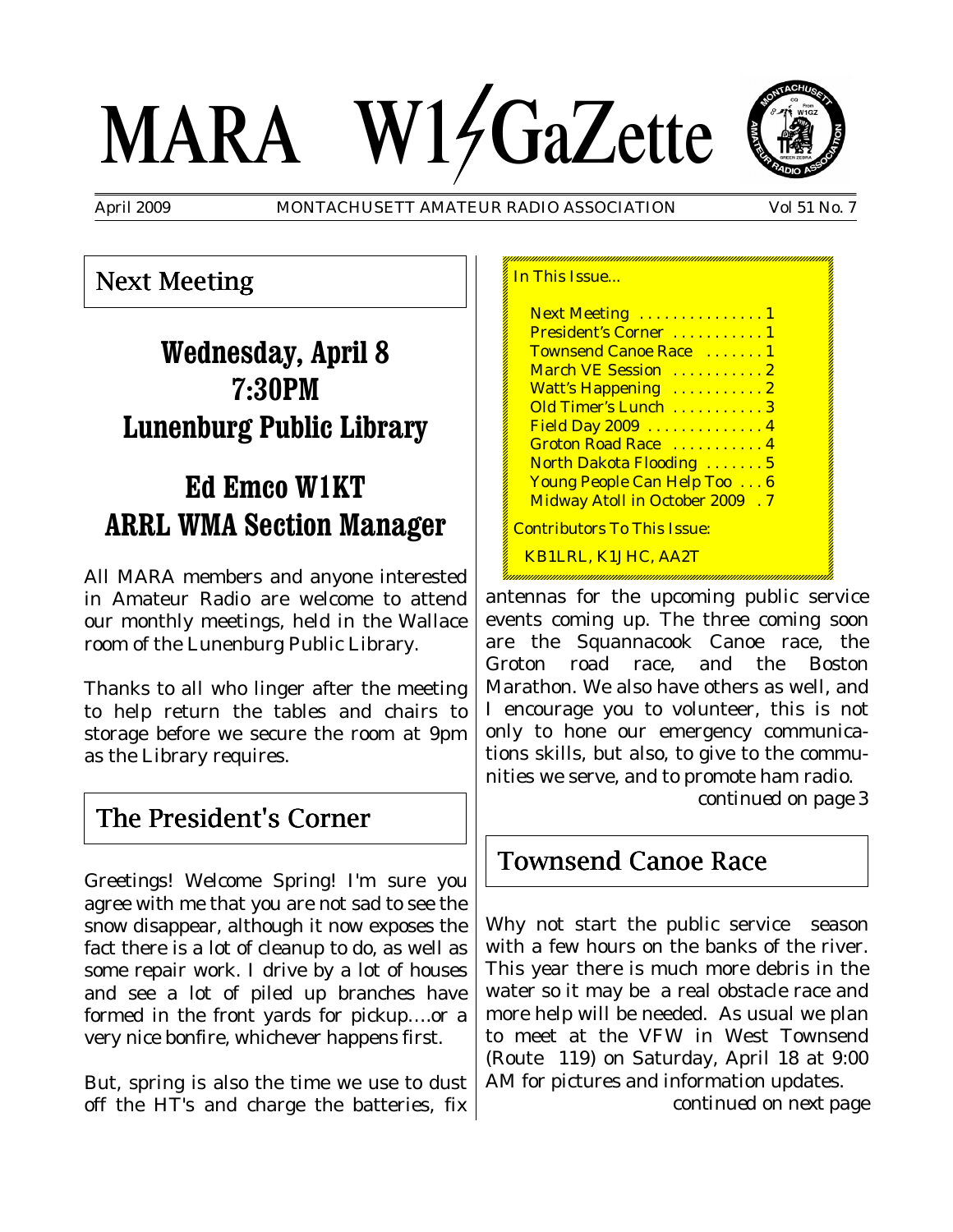## Watt's Happening

## **Sundays, 0800 local 5330.5** (ch 1) USB

Western Mass Emergency 60M Net Alternate frequencies are 5346.5 (ch 2), 5366.5 (ch 3), 5371.5 (ch 4), and 5403.5 (ch 5).

## **Sundays, 0830 local 3937**

Western Mass Emergency Net. Alternate frequency is 3942 in case of QRN, QRM, or frequency in-use. Also a good idea to scan up and down 10kHz if you cannot find the net.

**Sundays, 0900 local 145.45-** Montachusett Emergency Net

**Mondays, 2000 local 147.525 simplex** Worcester Emergency Simplex Net

**Tuesdays, 1930 local 145.37-** Templeton Emergency Net

**Wednesdays, 2000 local 28.410** "10/410" Net

**Nightly, 2100 local 146.97-** Central Mass Traffic Net

**First Monday, 1900 local 3943, 7245** RACES Net

**First Wednesday, 2000 local 3915** K1ARC Red Cross Net http://www.qsl.net/k1arc/

**Saturday, 18 April, Townsend MA** Townsend Lion's Club Canoe & Kayak Race

**Monday, 20 April** Boston Marathon; Ham volunteers needed

**Sunday, 26 April, Groton MA** Groton Road Race; contact KD1SM

**Friday, 1 May & Saturday, 2 May** Deerfield NH; NEAR-Fest

Additional events are listed on http://web.mit.edu/w1gsl/Public/ne-fleas

# Townsend Canoe Race

## *continued from page one*

To volunteer sent info to K1YTS@ARRL.NET or call Gary at 978. 597.8769. We have assignments for non hams as well so bring anyone who would like to participate. If you know where you wish to be on the course let me know.

73, Gary K1YTS

# March Exam Session

The MARA / Harvard Repeater Club Volunteer Examiner team held the scheduled license exam session on March 25. One new Technician license was earned.

Examiners John KK1X, Tom K1JHC, Gary K1YTS, Paul KD1YH, and Ralph KD1SM supported the session.

The monthly exam sessions are now being held at the Eagle House in Lunenburg; aka the Lunenburg Senior Center. Contact KD1YH to pre-register for any monthly session.



Tell them you saw it in the W1/GaZette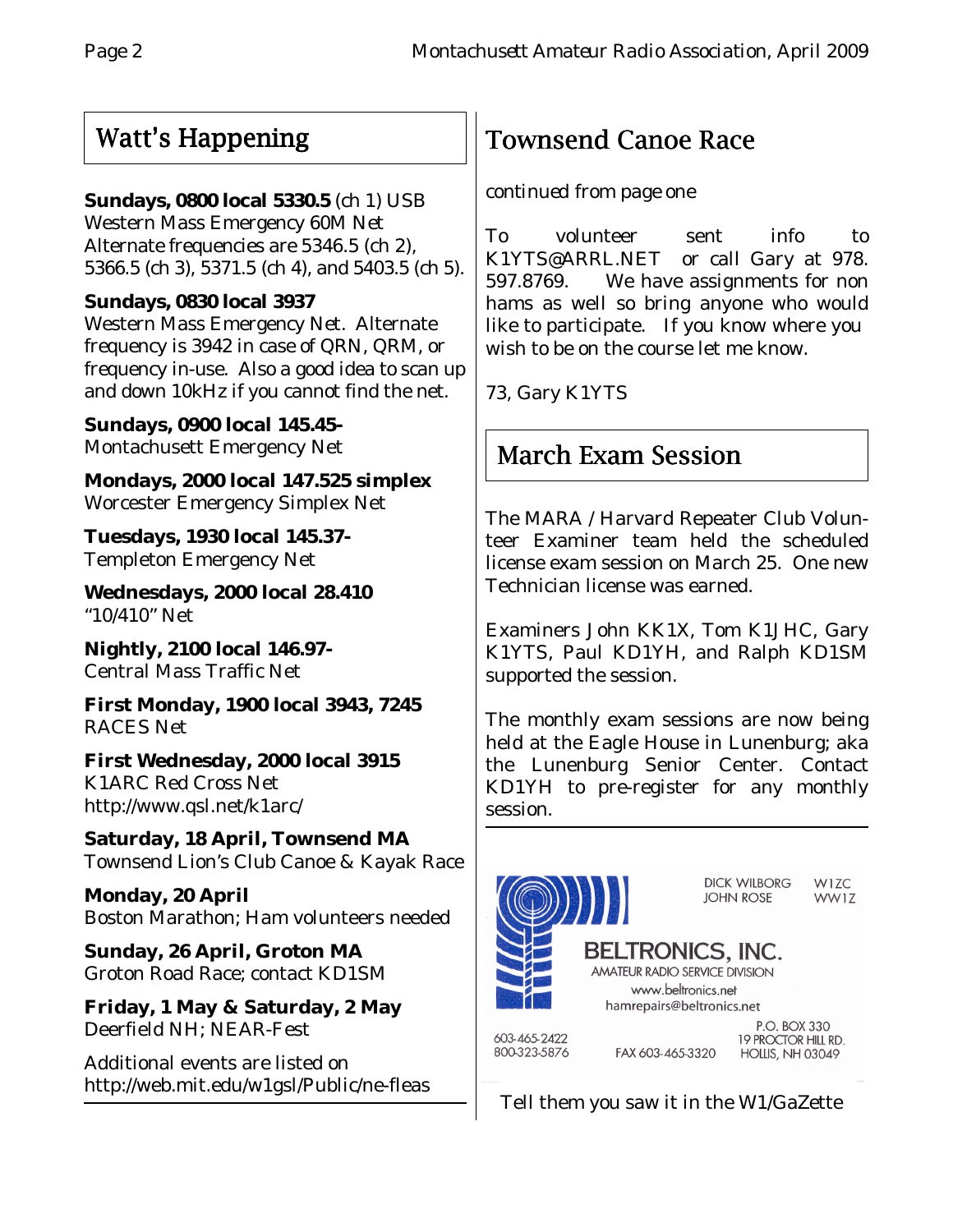# The MARA W1/GaZette

is published by the Montachusett Amateur Radio Association just prior to the monthly meeting. The newsletter is distributed free to members and friends of Amateur Radio.

Contents copyright © 2009, MARA. Permission to use in other Amateur Radio publications with credit to MARA is hereby granted.

The deadline for materials to appear in the W1/GaZette is noon on the Sunday before the first Wednesday of the month.

#### **NEWSLETTER STAFF:**

| Editors:   | <b>Ralph Swick KD1SM</b>           |
|------------|------------------------------------|
|            | <u>978-582-7351 kd1sm@arrl.net</u> |
| Webmaster: | <b>Paul Upham KD1YH</b>            |

#### **MEMBERSHIP INFORMATION:**

|                     | <b>Club Secretary: Pauline Carulli KB1JXJ</b>     |              |  |
|---------------------|---------------------------------------------------|--------------|--|
| <b>Annual Dues:</b> | <b>Regular</b><br>Family                          | \$25<br>\$30 |  |
|                     | <b>Fixed income</b>                               | \$15         |  |
| <b>Meetings:</b>    | 2nd Wednesday, 7:30pm<br><b>September to June</b> |              |  |

Mailing address: MARA PO Box 95 Leominster, MA 01453 Web site: http://www.w1gz.org/

#### **OFFICERS:**

| Ray Lajoie, KB1LRL<br>rplajoie@comcast.net         | <b>President</b>      |
|----------------------------------------------------|-----------------------|
| <b>Bill Leger, N1UZ</b>                            | <b>Vice President</b> |
| <b>Pauline Carulli, KB1JXJ</b><br>kb1jxj@arrl.net  | <b>Secretary</b>      |
| <b>Gordon LaPoint, N1MGO</b><br>n1mgo@arrl.net     | <b>Treasurer</b>      |
| <b>Charlie Cayen, KT1I</b><br>kt1i@arrl.net        | <b>Trustee</b>        |
| <b>MARA</b> owns and operates the W1GZ repeater on |                       |

145.45 (CTCSS 74.4) in Fitchburg.

## President's Corner

## *continued from page one*

April's meeting will be visited by Ed Emco, W1KT, our Western MA section manager. I'm sure he will have some good stuff to talk about. I know I'll have some questions for him. Join us at the meeting.

Before you know it, May will be rolling around the corner and with it is Near-fest, which is a two day hamfest in Deerfield NH. There are commercial vendors, a big flea market, VE sessions, food, music, and more. I surely hope the economy will not dampen the turnout. I will have a bunch of stuff to sell. If anyone has anything to sell, let me know and I can bring it up and see if we get lucky.

That's about it for now. Lot's and lots of things going on. Jump on in and have some fun. See you soon.

73 Ray KB1LRL

## Old Timer's Lunch

### de Tom K1JHC

We had a really large group at our meeting on March 4th at Bickford's Restaurant, with 11 members present. The group included Tom K1JHC, Gary K1YTS, Ed KB1LJJ, Al KA1AKD, Charlie KT1I, Norm W1BYH, Ray KB1LRL, Barry W1HFN, Dave KB1OPS, Mark KB1QWR, and Nancy KB1KEF. The difficulty in obtaining gun permits and antennas were the topics of the day. Please join with us on the first Wednesday of each month at 12:30.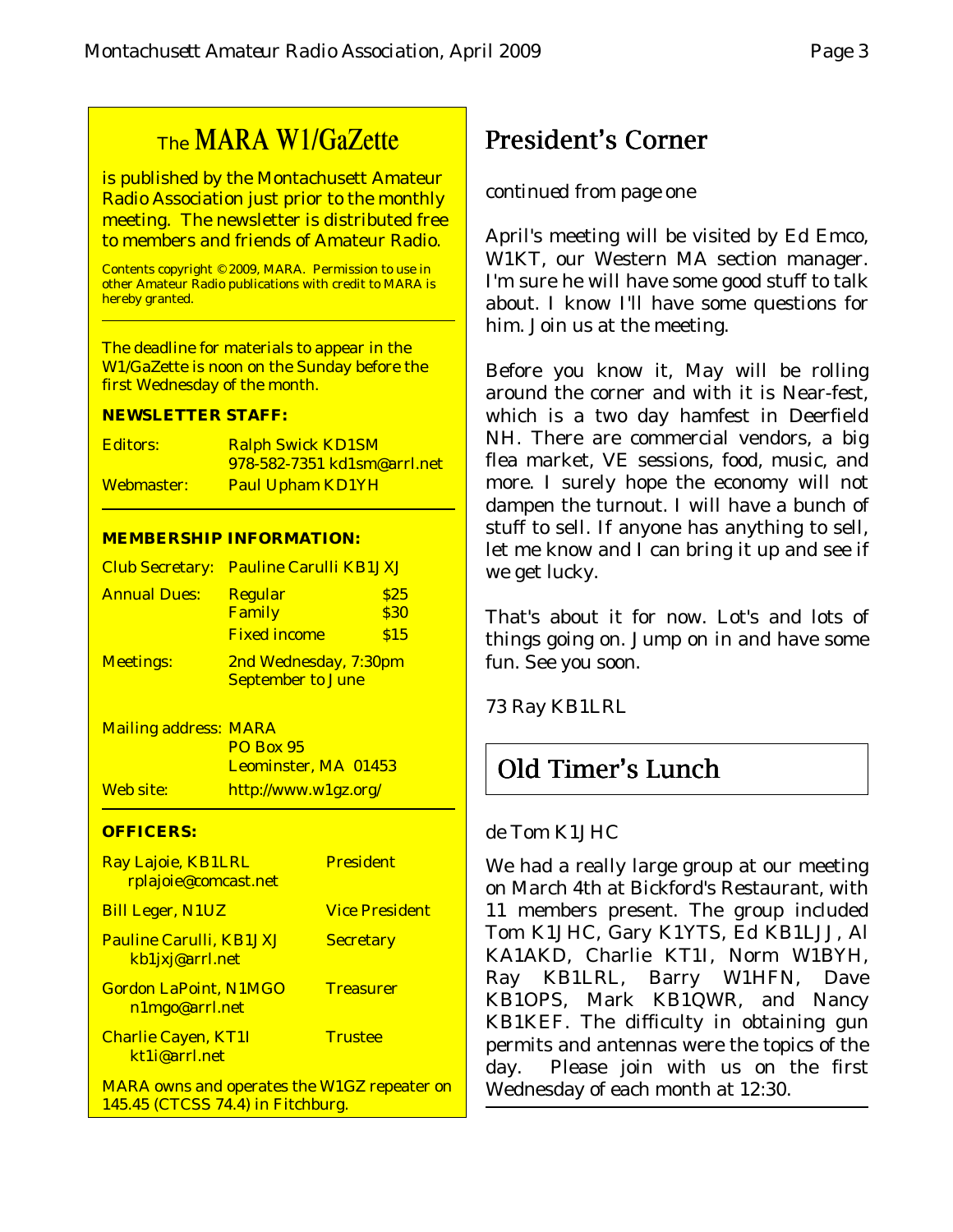# Field Day 2009

## de Ray KB1LRL

Before you know it, the fourth weekend in June will be here and Field Day will be upon us. I have been mentioning it at the meetings in hopes to start the thought process as to how we are going to operate this year. Hopefully we will have a better turnout overall now that we got our feet wet in our new digs at Academy Hill in Westminster.

I am looking for someone with skills at sign making to make up some signs to post around town to attract visitors. I will be building a couple or folding sign boards, and we have some picket style ones. If anyone is interested, please let me know.

I would like to try to get a preliminary list of who will be going and their preference in operating mode and times.

If anyone has any ideas, or suggestions, please let me know at kb1lrl@comcast.net

Thank you.

# Groton Road Race

Radio operators are still needed for Sunday April 26 when over one thousand runners are expected to converge on the town of Groton for the 18th annual Groton Road Race.

Amateur Radio Operators working closely with the Groton Police Department have provided logistics, and health and safety communications for this race since the third year of the race. Amateur Radio is a critical component of this event; dozens of public

safety personnel come in from outside the town and their radios do not all interoperate. Amateur Radio operators are stationed at key points around the course to provide communications with the course marshals and the public safety officers positioned nearby.

Ralph KD1SM is soliciting 36 to 40 volunteers again this year for the event. Some positions require only morning availability, some positions need to be manned all day, but the majority of volunteers are needed only in the afternoon.

This event has been a lot of fun for all involved and we could not ask for better exposure of Ham Radio to the community.

If you are interested in learning more, or if you want to volunteer, please contact Ralph <kd1sm@arrl.net>.

## **Leominster Emergency Management**

**2nd Annual Indoor Flea Market / Yard Sale**

**Saturday April 25th 8:00am to 1:00pm**

**37 Carter Street, Leominster**

**Over 30 Tables!**

**Food! Raffles! Fun!**

**To benefit the Leominster Office of Emergency Management**

**Tables available for rent**

**call 978.534.7581 for a great deal on a table**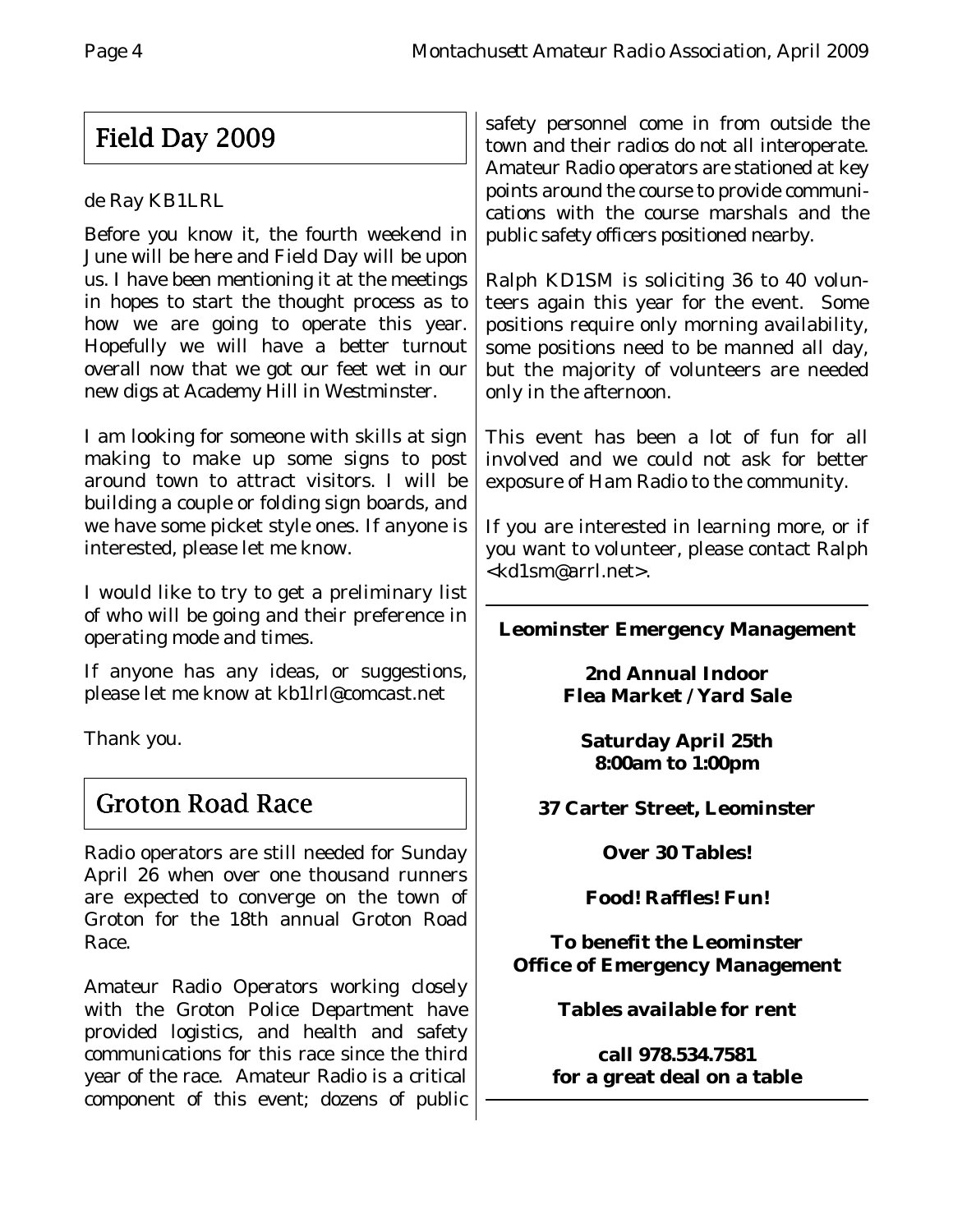## North Dakota Hams Help To Head Off River Flooding

Early on Friday, March 27, the Red River - the natural boundary separating North Dakota and Minnesota -- rose more than 22 feet above flood stage. According to Mark Johnson KC0SHM, President of the Red River Radio Amateurs (RRRA) <http://www.rrra.org/>, hams are "substantially involved" with the flood operations.

Johnson said that on March 22, officials in North Dakota's Cass County and Minnesota's Clay County requested the assistance of local amateurs. "Initially, hams supported the area, helping out with coordinating food and water requests for the Salvation Army and Red Cross," he said. "In addition, Clay County hams have been heavily involved with coordinating sand and sandbag logistics."

Johnson said that as the river continues to rise and sandbagging operations near completion, "ham activity is morphing from dike preparations to developing emergency communications for evacuations, in the event should that become necessary. As of Thursday, March 26, we are currently communicating between three hospitals, two county Emergency Operation Centers, volunteer centers, the Salvation Army, the American Red Cross, the Coast Guard and a helipad." Johnson said these are 24 hour operations.

"Honestly, I do not know the number of hams participating; I would estimate roughly 30 or more at this time to support the operations," Johnson told the ARRL. "The volunteer response has been enormous -- we believe we have enough volunteers on

hand to manage through the weekend. After the weekend, we are relying on other area hams who have responded to the call that are standing by." Since all resource needs are being met by amateurs in the North Dakota and Minnesota Sections, ARRL Emergency Preparedness and Response Manager Dennis Dura, K2DCD, said that there is no need for Amateur Radio assistance from other Sections at this time.

In the Canadian province of Manitoba, the Manitoba Emergency Measures Organization and the City of Winnipeg Emergency Program have requested assistance from local ARES groups there to help out with the flooding on that side of the border, said Radio Amateurs of Canada's Manitoba Section Emergency Coordinator Don Gerrard, VE4DWG. "Both organizations are in the process of activating their Emergency Operations Centers and have requested ARES radio operators to begin staffing the radio room at the facilities beginning Monday March 30, 2009," he posted on an RAC ARES reflector.

"As both a ham and a resident of Fargo, I am deeply touched by the community outpouring of support for fellow man," Johnson said. "Volunteers by the thousands have poured into churches to help with food, volunteer centers to help fill sand bags and to the front lines for sand bag placement. Everyone pray for us -- we need a miracle for the community as a whole to pull this off."

from *The ARRL Letter* Vol. 28, No. 12 March 27, 2009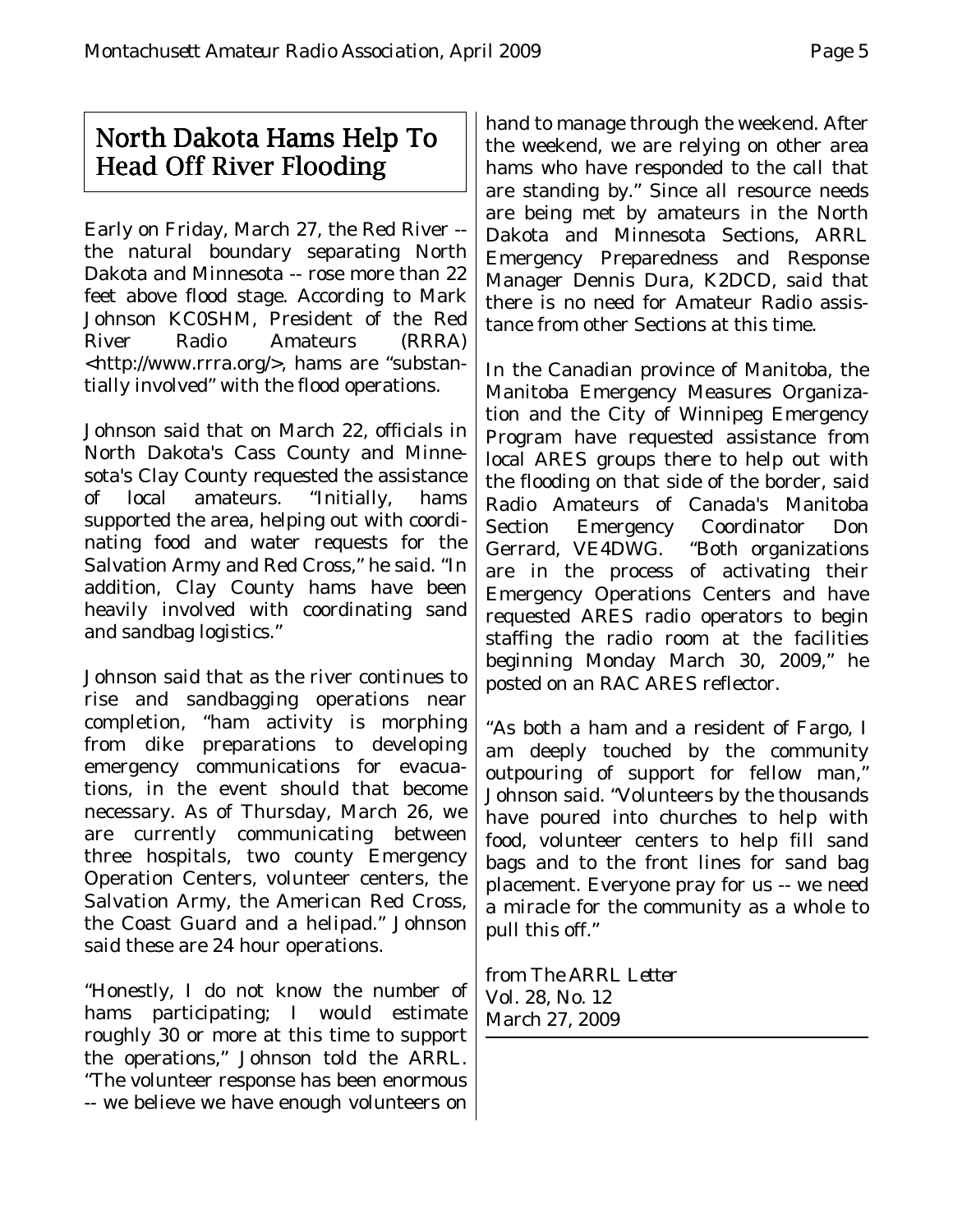## ARRL Youth Editor: Young People Can Help With **Emergency Communications,** Too!

ARRL Youth Editor Duncan MacLachlan KU0DM, of Prairie Village, Kansas, says many young hams want to help out with Emergency Communications and ARES activities, but really don't know where to start. "One disadvantage of being younger hams is the fact that legal guardians are a must for most situations," MacLachlan said. "While a young ham may not be able to go out and save the day with a handheld transceiver after a large storm, there are many ways they can aid in emergency operations."

MacLachlan said that the first step in helping to support Emergency Communications is to join the Amateur Radio Emergency Service (ARES) or a local club that works with city or county to provide emergency communications services. "When you approach your Emergency Coordinator, basically the president of that ARES group -- I recommend that you have discussed with your parents what you can and can't do in an emergency in terms of Amateur Radio response. If your parents are like mine, chances are they're not fond of the idea of having their kid running around a disaster zone in the name of emergency communications. I'd recommend asking your EC if there is a position you could fulfill from home, or even in the EOC (Emergency Operations Center) where operations are carried out."

One example of a duty that a young ham could fulfill at the EOC would be Net duty. In an emergency response effort, MacLachlan said that hams establish a Net

to relay emergency traffic or other information to the people responsible for responding to the event: "Chances are the Net will last longer than 10 hours, and since hams are human, the primary Net Control (NC) will need a break at least several times in that time period -- you could help as back-up. Another duty that could be performed is shadowing various emergency response personnel for the city. Believe it or not, not a lot of Emergency Managers have their Amateur Radio license. If they go out to drive around and survey damage, they need to have a link to the ham radio Net in case they hear anything they need to respond to."

According to ARRL Emergency Preparedness and Response Manager Dennis Dura, K2DCD, young hams also need to check with their local government officials, as well. "Due to legal considerations, not all emergency management officials can have young people in their domains, such as an EOC," Dura explained. "While you can still help out with your ARES group, you might not be allowed to help out in the EOC."

MacLachlan strongly encourages local Emergency Coordinators to think of ways of creating positions that younger hams could fulfill in an emergency. "We're the next generation," MacLachlan said, "and starting emergency response at a young age is the best training for when we're ready to take the helm."

from *The ARRL Letter* Vol. 28, No. 11 March 20, 2009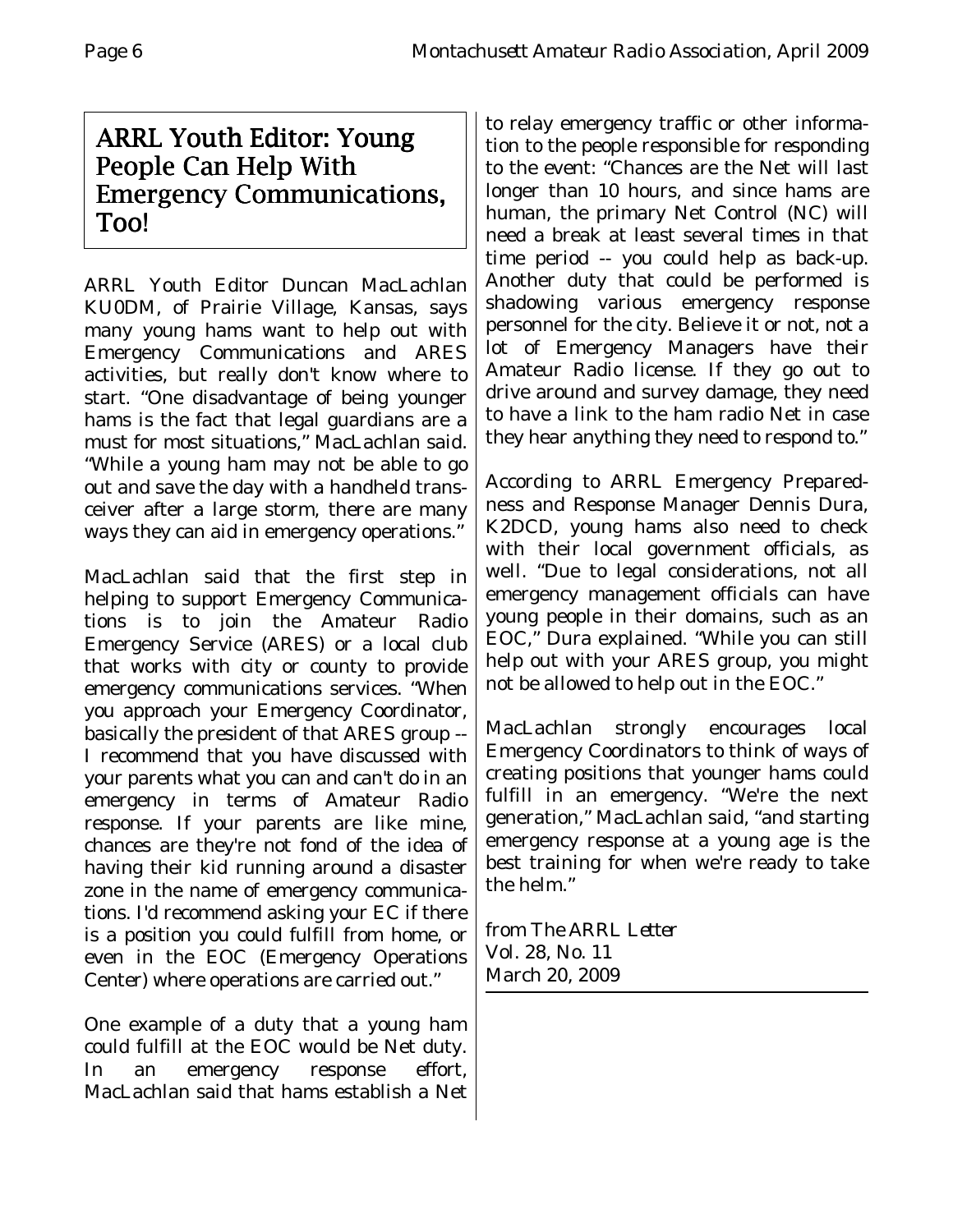## Hams To Activate Midway Atoll As K4M In October 2009

Earlier this year, US Fish and Wildlife Service (USFWS) announced that they would open Midway Atoll <http://www.fws. gov/midway/> to Amateur Radio operations for two weeks only, from October 5-19, 2009 <http://www.arrl.org/news/stories/2009/01/27/ 10596/>. Tom Harrell, N4XP, of Monroe, Georgia, and Dave Johnson, WB4JTT, of Aitkin, Minnesota, have put together a team of 19 operators from all over the world to activate Midway Atoll for a 10 day period as K4M <http://www.midway2009.com/>. This the first time that USFWS has allowed amateurs to operate from the wildlife refuge since 2002.

"Activity will be on 6-160 meters with 5 to 6 stations. At least one station will be active on 20 meters around the clock for those who need it for a new country." Harrell and Johnson said. The team has posted a list of planned frequencies on their Web site <http://www.midway2009.com/kh4freqs.html>.

The co-leaders said that travel to the atoll is only allowed by chartered aircraft: "Because of the size of the aircraft, the team is presented with unique challenges. As such, the aircraft will only be able to carry the team, requiring the equipment to be shipped by boat some months ahead."

In January, the USFWS started a program to encourage visitors to experience Midway's wildlife, history and culture, as well as non-wildlife-dependent activities -- including Amateur Radio. To ensure the safety of the wildlife on the Refuge, Midway Atoll Refuge Manager Matt D. Brown said that Amateur Radio operations will be permitted for two weeks only, and only within a designated area on the north side of Sand Island.

Brown said that the K4M team will be required to attend a refuge orientation shortly after their arrival designed to enhance visitor safety, wildlife protection and overall enjoyment of the wildlife refuge. "Although determined to be a wildlife-compatible activity," Brown said, "this [Amateur Radio] opportunity is being conducted on a trial basis." Brown has the authority to discontinue the activity at any time, based on wildlife protection and conservation goals.

Midway is located in the North Pacific Ocean approximately 1250 miles northwest of Honolulu. The atoll is an unincorporated territory of the United States and is the only atoll/island in the Hawaiian archipelago not part of the State of Hawaii. Midway Atoll National Wildlife Refuge is owned and administered by the USFWS on behalf of the American people and has international significance for both its historic and natural resources.

In 1988, Midway became a National Wildlife Refuge, at the time subject to the primary jurisdiction of the Navy. In 1993, the Navy decided to close the Naval Air Facility after more than 50 years of continuous operation. On May 20, 1996, custody and accountability for Midway Atoll transferred from the Department of the Navy to the Department of the Interior. President Clinton signed Executive Order 13022 on October 31, 1996, effectively superseding earlier orders assigning responsibility for Midway to the Navy.

from *The ARRL Letter* Vol. 28, No. 10 March 13, 2009